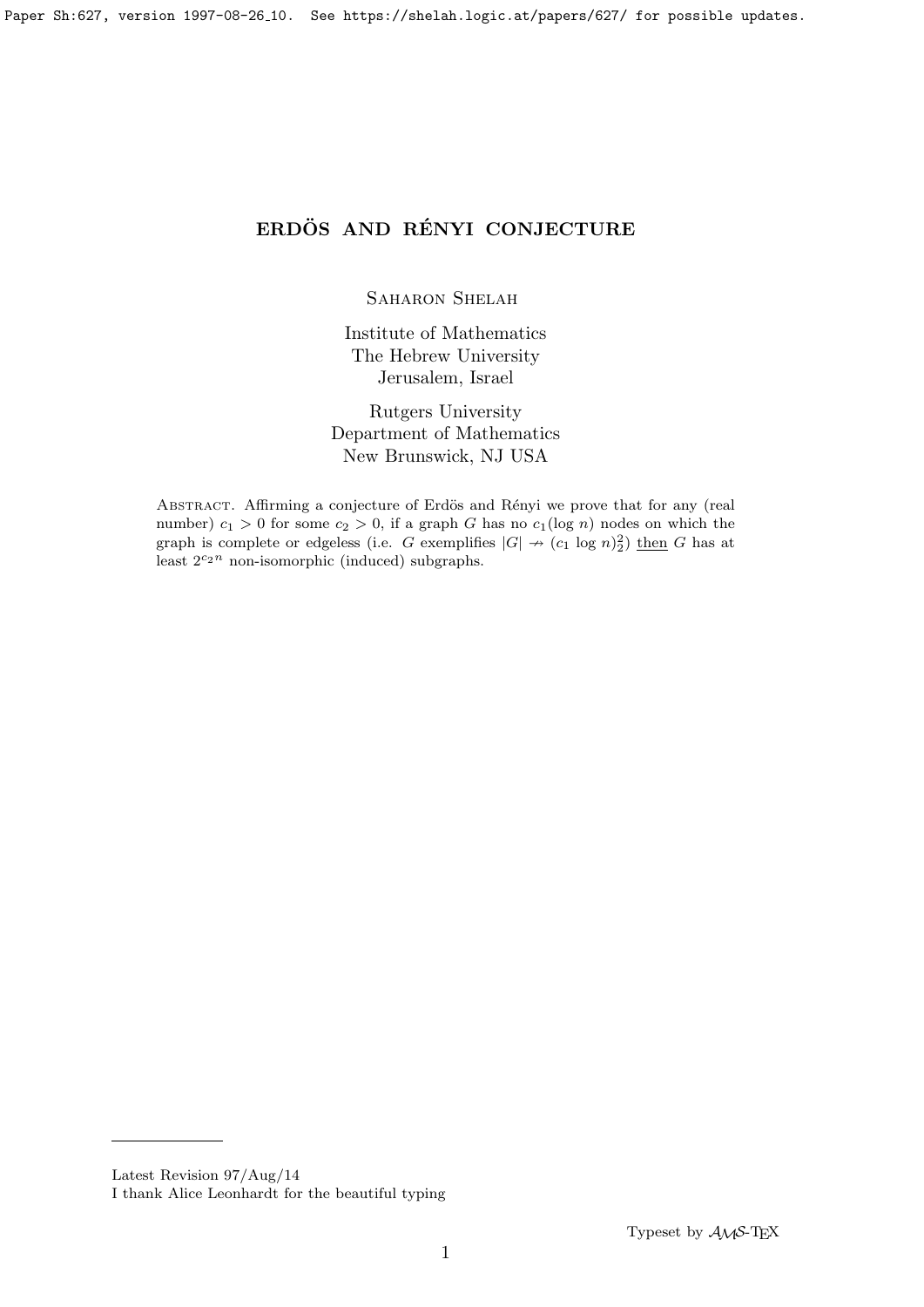### §0 INTRODUCTION

Erdös and Rényi conjectured (letting  $I(G)$  denote the number of (induced) subgraphs of G up to isomorphism and  $Rm(G)$  be the maximal number of nodes on which  $G$  is complete or edgeless):

(\*) for every  $c_1 > 0$  for some  $c_2 > 0$  for n large enough for every graph  $G_n$  with n points

$$
\bigotimes \quad Rm(G_n) < c_1(\log n) \Rightarrow I(G_n) \ge 2^{c_2 n}.
$$

They succeeded to prove a parallel theorem replacing  $Rm(G)$  by the bipartite version:

Bipartite(G) =: Max 
$$
\left\{ k : \text{there are disjoint sets } A_1, A_2 \text{ of } k \text{ nodes of } G, \text{ such that } (\forall x_1 \in A_1)(\forall x_2 \in A_2)(\{x_1, x_2\} \text{ an edge}) \text{ or } (\forall x_1 \in A_1)(\forall x_2 \in A_2)(\{x_1, x_2\} \text{ is not an edge}) \right\}.
$$

It is well known that  $Rm(G_n) \geq \frac{1}{2}$  $\frac{1}{2}$  log *n*. On the other hand, Erdös [Er7] proved that for every *n* for some graph  $G_n$ ,  $Rm(G_n) \leq 2 \log n$ . In his construction  $G_n$  is quite a random graph; it seems reasonable that any graph  $G_n$  with small  $Rm(G_n)$ is of similar character and this is the rationale of the conjecture.

Alon and Bollobas [AlBl] and Erdös and Hajnal [EH9] affirm a conjecture of Hajnal:

- (\*) if  $Rm(G_n) < (1 \varepsilon)n$  then  $I(G_n) > \Omega(\varepsilon n^2)$ and Erdös and Hajnal [EH9] also prove
- (∗) for any fixed k, if  $Rm(G_n) < \frac{n}{k}$  $\frac{n}{k}$  then  $I(G_n) > n^{\Omega(\sqrt{k})}$ .

Alon and Hajnal [AH] noted that those results give poor bounds for  $I(G_n)$  in the case  $\text{Rm}(G_n)$  is much smaller than a multiple of log n, and prove an inequality weaker than the conjecture:

(\*) 
$$
I(G_n) \ge 2^{n/2t^{20 \log(2t)}}
$$
 when  $t = Rm(G_m)$ 

so in particular if  $t \geq c \log n$  they got  $I(G_n) \geq 2^{n/(\log n)^{c \log \log n}}$ , that is the constant  $c_2$  in the conjecture is replaced by  $(\log n)^{c \log \log n}$  for some c.

I thank Andras Hajnal for telling me about the problem and Mariusz Rabus and Andres Villaveces for some corrections.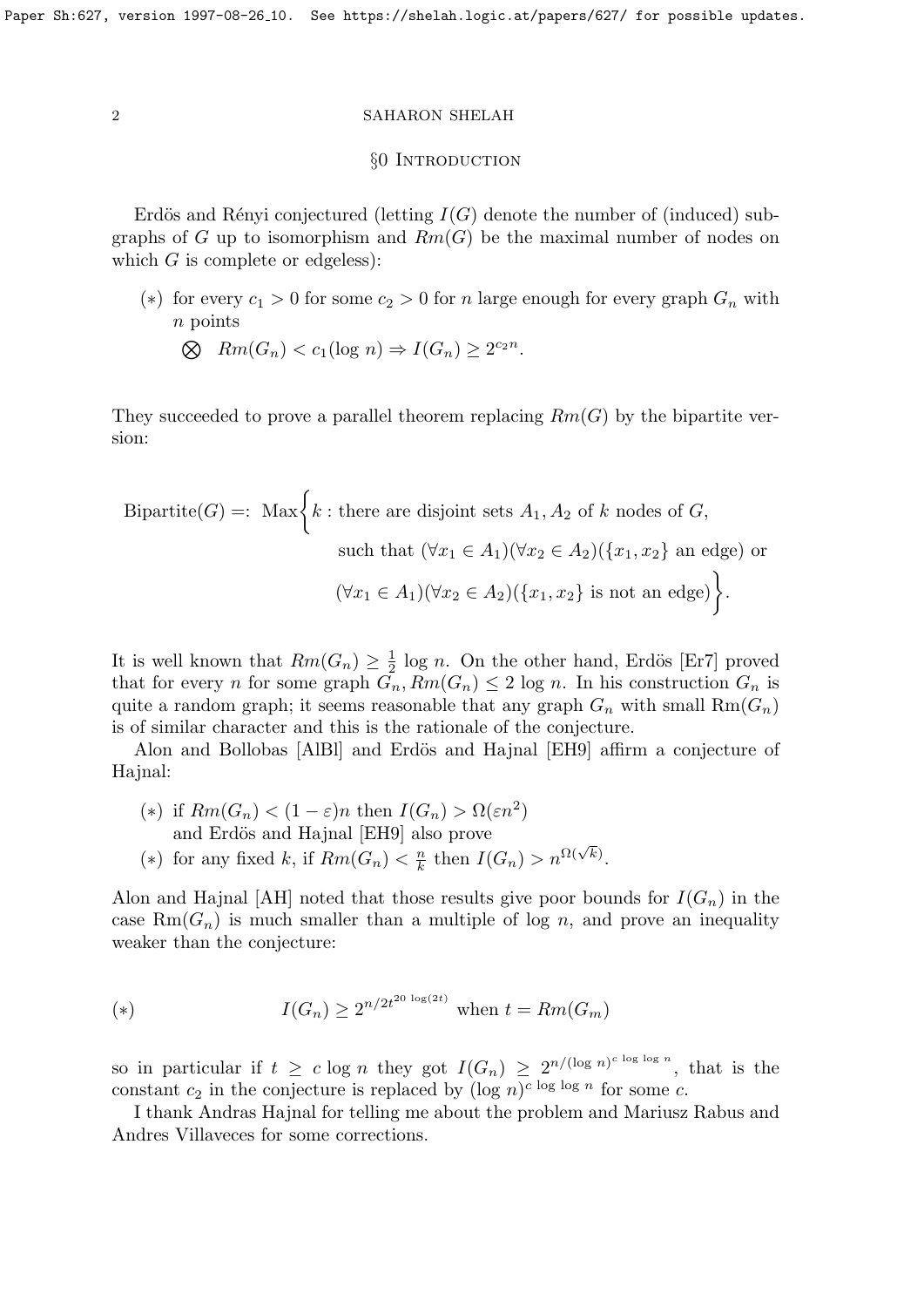$\begin{array}{lll}\hbox{ERDÖS AND RÉNYI CONJECTURE} \qquad \qquad & 3 \\\hline \end{array}$ 

# $§1$

1.1 Notation.  $\log n = \log_2 n$ . Let c denote a positive real. G, H denote graphs, which are here finite, simple and undirected.  $V^G$  is the set of nodes of the graph G.  $E^G$  is the set of edges of the graph G so  $G = (V^G, E^G), E^G$  is a symmetric, irreflexive relation on  $V^G$  i.e. a set of unordered pairs. So  $\{x, y\} \in E^G, xEy, \{x, y\}$ an edge of G, all have the same meaning.  $H \subseteq G$  means that H is an induced subgraph of G; i.e.  $H = G \restriction V^H$ . Let  $|X|$  be the number of elements of the set X.

**1.2 Definition.**  $I(G)$  is the number of (induced) subgraphs of G up to isomorphisms.

**1.3 Theorem.** For any  $c_1 > 0$  for some  $c_2 > 0$  we have (for n large enough): if G is a graph with n edges and G has neither a complete subgraph with  $\geq c_1$  log n nodes nor a subgraph with no edges with  $\geq c_1$  log n nodes then  $I(G) \geq 2^{c_2 n}$ .

1.4 Remark. 1) Suppose  $n \rightarrow (r_1, r_2)$  and m are given. Choose a graph H on  $\{0,\ldots,n-1\}$  exemplifying  $n \to (r_1, r_2)^2$  (i.e. with no complete subgraphs with  $r_1$ ) nodes and no independent set with  $r_2$  nodes). Define the graph G with set of nodes  $V^G = \{0, \ldots, mn - 1\}$  and set of edges  $E^G = \{\{mi_1 + \ell_1, mi_2 + \ell_2\} : \{i_1, i_2\} \in E^H\}$ and  $\ell_1, \ell_2 < m$ . Clearly G has nm nodes and it exemplifies  $mn \nrightarrow (r_1, mr_2)$ . So  $I(G) \leq (m+1)^n \leq 2^{n \log_2(m+1)}$  (as the isomorphism type of  $G' \subseteq G$  is determined by  $\langle |G' \cap [mi, mi + m]| : i < n \rangle$ . We conjecture that this is the worst case. 2) Similarly if  $n \rightarrow \left( \begin{bmatrix} r_1 \\ r_2 \end{bmatrix} \right)$  $r_2$  $\bigcap^2$ 2 ; i.e. there is a graph with  $n$  nodes and no disjoint  $A_1, A_2 \subseteq V^G, |A_1| = r_1, |A_2| = r_2$  such that  $A_1 \times A_2 \subseteq E^G$  or  $(A_1 \times A_2) \cap E^G = \emptyset$ , then there is G exemplifying  $mn \rightarrow \left( \begin{bmatrix} n_1m \\ n_2m \end{bmatrix} \right)$  $r_2m$  $\bigcap^2$ 2 such that  $I(G) \leq 2^{n \log(m+1)}$ .

*Proof.* Let  $c_1$ , a real  $> 0$ , be given. Let  $m_1^*$  be<sup>1</sup> such that for every n (large enough)  $\frac{n}{(\log n)^2 \log \log n} \to (c_1 \log n, \frac{c_1}{m_1^*} \log n)$ . [Why does it exist? By Erdös and Szekeres [ErSz]  $\binom{n_1+n_2-2}{n-1}$  $\binom{+n_2-2}{n_1-1}$  →  $(n_1, n_2)^2$  and hence for any k letting  $n_1 = km, n_2 = m$  we have  $\binom{km+m-2}{m-1}$  $\binom{n+m-2}{m-1}$   $\rightarrow$   $(km, m)^2$ , now  $\binom{m+m-2}{m-1} \leq 2^{2(m-1)}$  and

$$
\binom{(k+1)m+m-2}{m-1} / \binom{km+m-2}{m-1} = \prod_{i=0}^{m-2} (1 + \frac{m}{km+i})
$$
  

$$
\leq \prod_{i=0}^{m-2} (1 + \frac{m}{km}) = (1 + \frac{1}{k})^{m-1}
$$

<sup>&</sup>lt;sup>1</sup>the log log *n* can be replaced by a constant computed from  $m_1^*, m_2^*, c_\ell$  later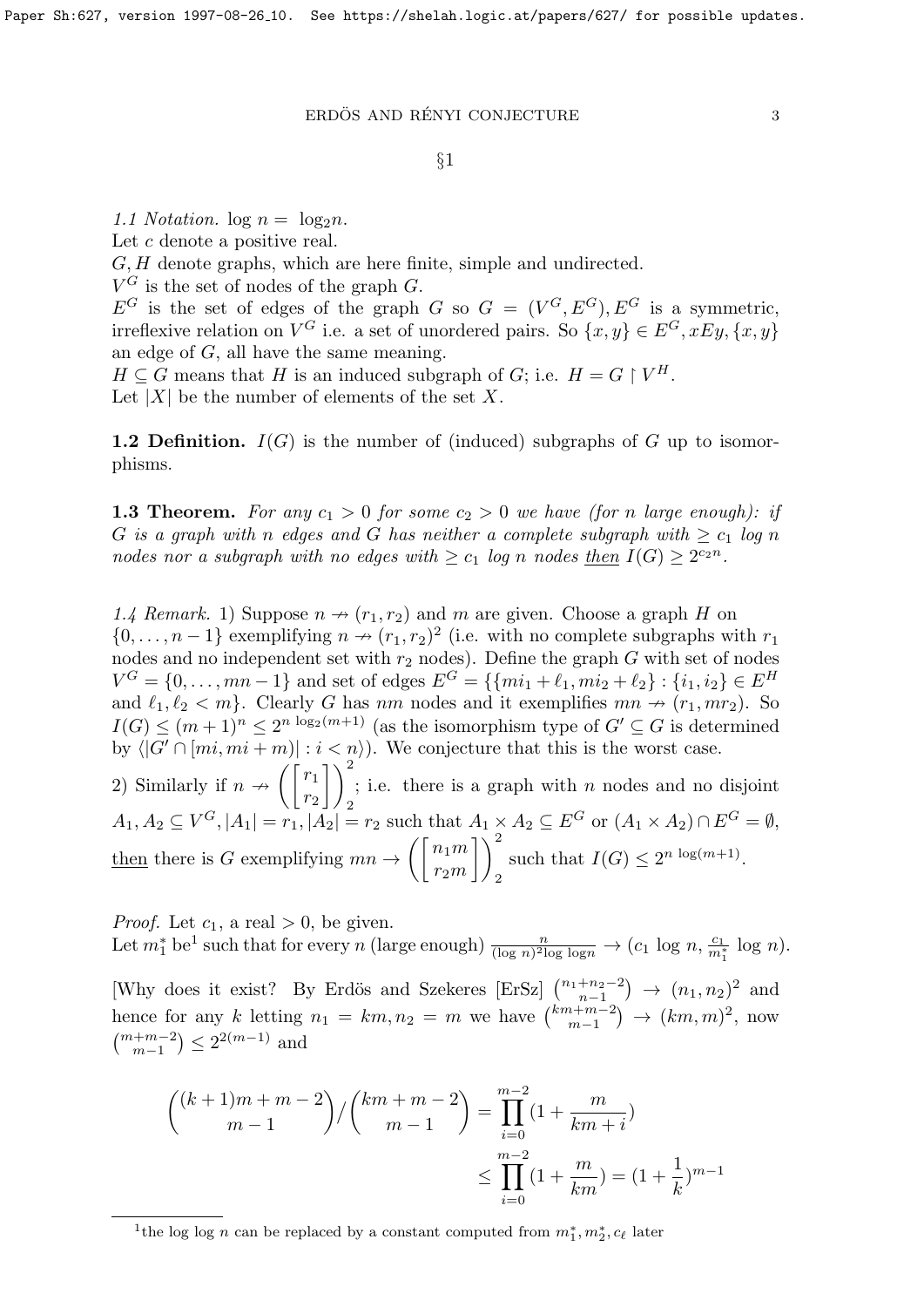hence  $\binom{km+m-2}{m-1}$  $_{m-1}^{n+m-2}) \leq$  $\sqrt{ }$ 4 ·  $k-2$ <br>  $\prod$  $_{\ell=0}$  $(1 + \frac{1}{\sqrt{2}})$  $\ell + 1$ )  $\bigwedge^{m-1}$ , and choose k large enough (see below). For (large enough) n we let  $m = (c_1 \log n)/k$ , more exactly the first integer is not below this number so

$$
\log {km + m - 2 \choose m - 1} \le \log \left( 4 \cdot \prod_{\ell=0}^{k-2} (1 + \frac{1}{\ell+1}) \right)^{m-1}
$$
  

$$
\le (\log n) \cdot \frac{c_1}{k} \cdot \log \left( 4 \cdot \prod_{\ell=0}^{k-2} (1 + \frac{1}{\ell+1}) \right) \le \frac{1}{2} (\log n)
$$

(the last inequality holds as k is large enough); lastly let  $m_1^*$  be such a k. Alternatively, just repeat the proof of Ramsey's theorem.]

Let  $m_2^*$  be minimal such that  $m_2^* \rightarrow (m_1^*)^2_2$ . Let  $c_2 < \frac{1}{m_2^*}$  (be a positive real). Let  $c_3 \in (0,1)_{\mathbb{R}}$  be such that  $0 < c_3 < \frac{1}{m_2^*} - c_2$ . Let  $c_4 \in \mathbb{R}^+$  be  $4/c_3$  (even  $(2 + \varepsilon)/c_3$  suffices). Let  $c_5 = \frac{1-c_2-c_3}{m_5^*}$  $rac{c_2-c_3}{m_2^*}$  (it is > 0). Let  $\varepsilon \in (0,1)_{\mathbb{R}}$  be small enough.

Now suppose

(\*)<sub>0</sub> *n* is large enough, *G* a graph with *n* nodes and *I*(*G*) <  $2^{c_2n}$ .

We choose  $A \subseteq V^G$  in the following random way: for each  $x \in V^G$  we flip a coin with probability  $c_3/\log n$ , and let A be the set of  $x \in V^G$  for which we succeed. For any  $A \subseteq V^G$  let  $\approx_A$  be the following relation on  $V^G$ ,  $x \approx_A y$  iff  $x, y \in V^G$ and  $(\forall z \in A)[zE^G x \leftrightarrow zE^G y]$ . Clearly  $\approx_A$  is an equivalence relation; and let  $\approx'_A = \approx_A \upharpoonright (V^G \backslash A).$ 

For distinct  $x, y \in V^G$  what is the probability that  $x \approx_A y$ ? Let

$$
\text{Dif}(x, y) =: \{ z : z \in V^G \text{ and } zE^G x \leftrightarrow \neg zE^G y \},
$$

and dif $(x, y) = |Diff(x, y)|$ , so the probability of  $x \approx_A y$  is  $\left(1-\frac{c_3}{\log n}\right)$  $log n$  $\int^{\text{dif}(x,y)} \sim e^{-c_3 \text{ dif}(x,y)/\log n}.$ 

Hence the probability that for some  $x \neq y$  in  $V^G$  satisfying  $\text{diff}(x, y) \geq c_4(\log n)^2$ we have  $x \approx_A y$  is at most

$$
\binom{n}{2} e^{-c_3(c_4(\log n)^2)/\log n} \le \binom{n}{2} e^{-4 \log n} \le 1/n^2
$$

(remember  $c_3c_4 = 4$  and  $(4/log e) \ge 2$ ). Hence for some set A of nodes of G we have

 $(*)_1$   $A \subseteq V^G$  and  $A$  has  $\leq \frac{c_3}{\log n}$  $\frac{c_3}{\log n} \cdot n$  elements and A is non-empty and  $(*)_2$  if  $x \approx_A y$  then dif(x, y) ≤ c<sub>4</sub>(log n)<sup>2</sup>.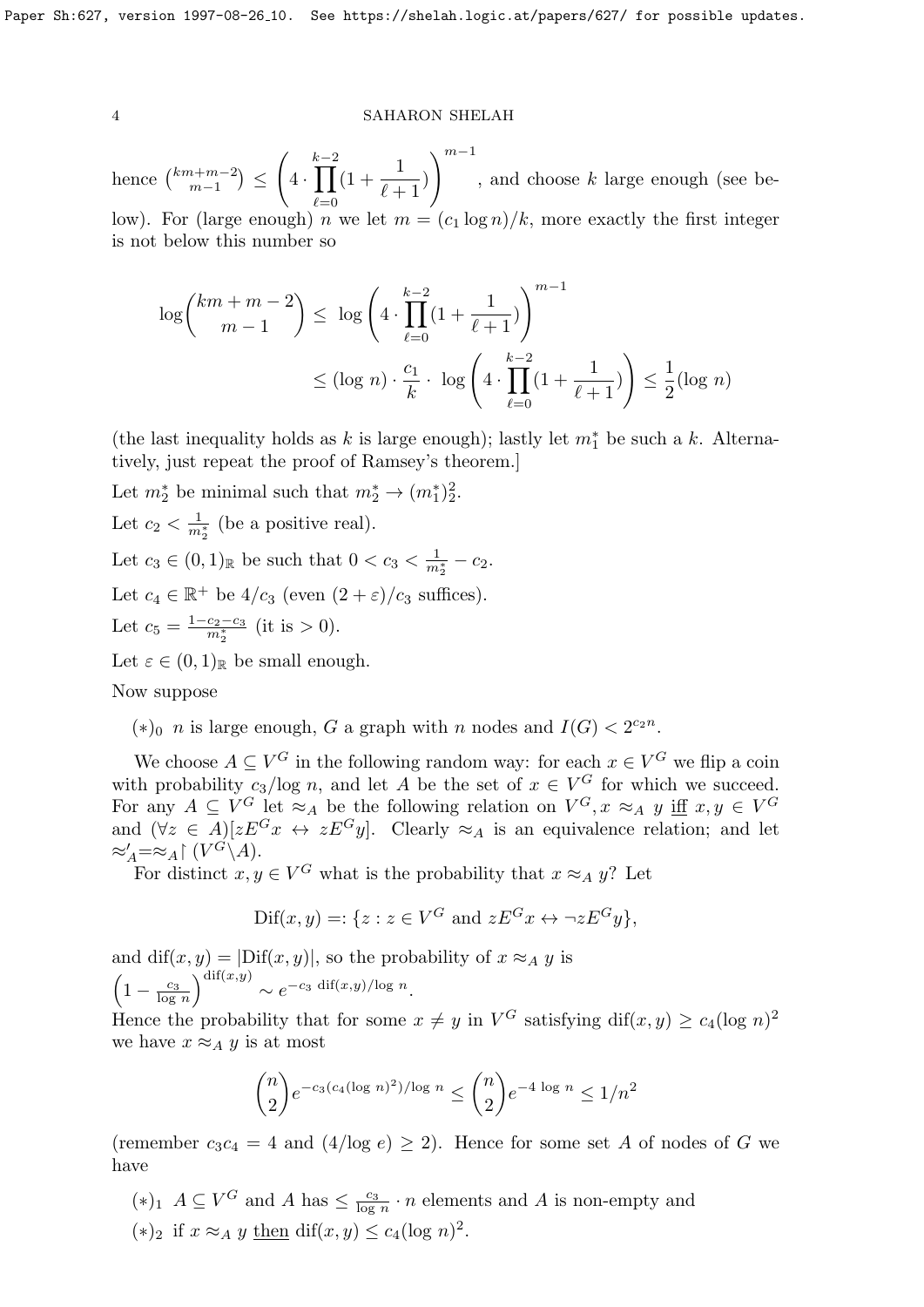## $\begin{minipage}{.4\linewidth} \textbf{ERDÖS AND RÉNYI CONJECTURE} \end{minipage} \begin{minipage}{.4\linewidth} \begin{minipage}{.4\linewidth} \begin{tabular}{lcccc} \textbf{S} & \textbf{S} & \textbf{S} & \textbf{S} \\ \textbf{S} & \textbf{S} & \textbf{S} & \textbf{S} \\ \textbf{S} & \textbf{S} & \textbf{S} & \textbf{S} & \textbf{S} \\ \textbf{S} & \textbf{S} & \textbf{S} & \textbf{S} & \textbf{S} \\ \textbf{S} & \textbf{S} & \textbf{S} & \textbf$

Next

$$
(*)_3 \ \ell =: |(V^G \backslash A)/\approx_A | \text{ (i.e. the number of equivalence classes of } \approx_A' = \approx_A | (V^G \backslash A)) \text{ is } \lt (c_2 + c_3) \cdot n
$$

[why? let  $C_1, \ldots, C_\ell$  be the  $\approx_A^{\prime}$ -equivalence classes. For each  $u \subseteq \{1, \ldots, \ell\}$ let  $G_u = G \restriction (A \cup \bigcup C_i)$ . So  $G_u$  is an induced subgraph of G and  $(G_u, c)_{c \in A}$ i∈u for  $u \subseteq \{1, \ldots, \ell\}$  are pairwise non- isomorphic structures, so

$$
2^{\ell} = |\{u : u \subseteq \{1, \dots, \ell\}\}| \le |\{f : f \text{ a function from } A \text{ into } V^G\}| \times I(G)
$$

$$
\le n^{|A|} \times I(G),
$$

hence (first inequality by the hypothesis toward contradiction)

$$
2^{c_2 n} > I(G) \ge 2^{\ell} \times n^{-|A|} \ge 2^{\ell} \cdot n^{-c_3 n / \log n}
$$
  
=  $2^{\ell} \times 2^{-c_3 n}$ 

hence

$$
c_2n > \ell - c_3n
$$
 so  $\ell < (c_2 + c_3)n$  and we have gotten (\*)3].

Let  ${B_i : i < i^*}$  be a maximal family such that:

- (a) each  $B_i$  is a subset of some  $\approx'_A$ -equivalence class
- (b) the  $B_i$ 's are pairwise disjoint
- $(c) |B_i| = m_1^*$
- (d)  $G \upharpoonright B_i$  is a complete graph or a graph with no edges.

Now if  $x \in V^G \backslash A$  then  $(x / \approx_A') \backslash \bigcup$  $i\lt i^*$  $B_i$  has  $\langle m_2^*$  elements (as  $m_2^* \to (m_1^*)^2$  by the choice of  $m_2^*$  and " $\langle B_i : i < i^* \rangle$  is maximal"). Hence

$$
n = |V^G| = |A| + |\bigcup_{i < i^*} B_i| + |V^G \setminus A \setminus \bigcup_{i < i^*} B_i|
$$
\n
$$
\leq c_3 \frac{n}{\log n} + m_1^* \times i^* + |(V^G \setminus A) / \approx_A' | \times m_2^* \leq c_3 \frac{n}{\log n} + m_1^* \times i^* + m_2^*(c_2 + c_3)n
$$
\n
$$
= c_3 \frac{n}{\log n} + m_1^* \times i^* + (1 - m_2^* c_5) \cdot n
$$

hence

 $(*)_4$   $i^* \geq \frac{n}{m_1^*} (m_2^* c_5 - \frac{c_3}{\log n})$  $\frac{c_3}{\log n}$ .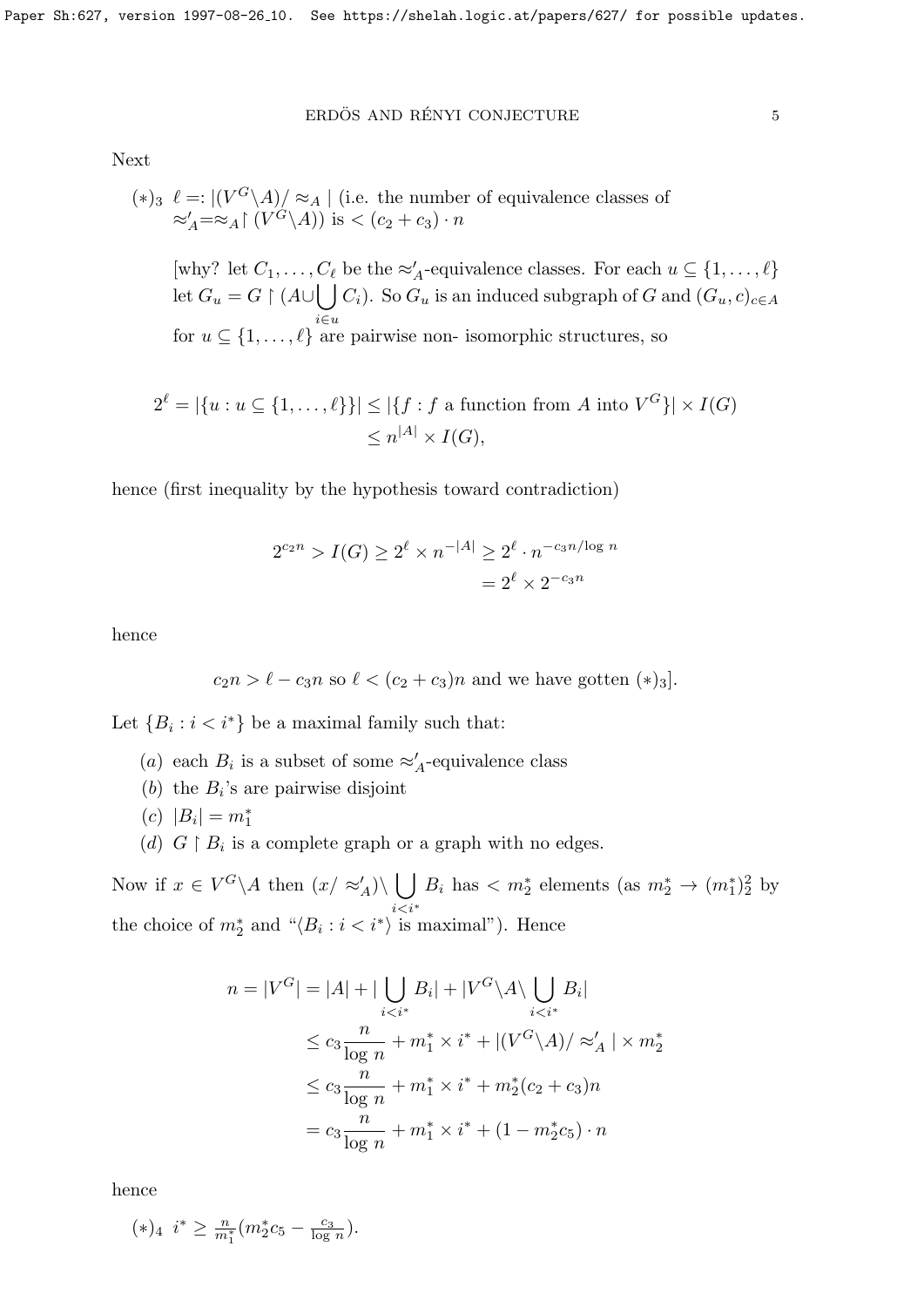For  $i < i^*$  let

$$
B_i = \{x_{i,0}, x_{i,2}, \ldots, x_{m_1^*-1}\},\,
$$

and let

$$
u_i =: \left\{ j < i^* : j \neq i \text{ and for some } \ell_1 \in \{1, \dots, m_1^* - 1\} \text{ and}
$$
\n
$$
\ell_2 \in \{0, \dots, m_1^* - 1\} \text{ we have}
$$
\n
$$
x_{j, \ell_2} \in \text{Dif}(x_{i,0}, x_{i, \ell_1}) \right\}.
$$

Clearly

 $(*)_5 |u_i| \leq m_1^*(m_1^* - 1)c_4(\log n)^2$ .

Next we can find W such that

$$
(*)_6 \quad (i) \ W \subseteq \{0, \ldots, i^* - 1\}
$$
  
\n
$$
(ii) \ |W| \geq i^*/(m_1^*(m_1^* - 1)c_4(\log n)^2)
$$
  
\n
$$
(iii) \text{ if } i \neq j \text{ are members of } W \text{ then } j \notin u_i.
$$

[Why? By de Bruijn and Erdös [ErBr]; however we shall give a proof when we weaken the bound. First weaken the demand to

(iii)'  $i \in W$  &  $j \in W$  &  $i < j \Rightarrow j \notin u_i$ .

This we get as follows: choose the  $i$ -th member by induction. Next we find  $W' \subseteq W$  such that W' satisfies (iii); then choose this is done similarly but we choose the members from the top down (inside  $W$ ) so the requirement on i is  $i \in W$  &  $(\forall j)(i \leq j \in W' \rightarrow i \notin u_j)$  so our situation is similar. So we have proved the existence, except that we get a somewhat weaker bound, which is immaterial here].

Now for some  $W' \subset W$ 

(\*)  $W' \subseteq W, |W'| \geq \frac{1}{2}|W|$ , and all the  $G \upharpoonright B_i$  for  $i \in W'$  are complete graphs or all are independent sets.

By symmetry we may assume the former. Let us sum up the relevant points:

- $(A)$   $W' \subseteq \{0, \ldots, i^* 1\},\$  $|W'| \geq \frac{(m_2^* c_5 - \frac{c_3}{\log n}) \cdot n}{2(m^*)^2(m^*-1)c_4(\log n)}$  $\sqrt{2(m_1^*)^2(m_1^*-1)c_4(\log n)^2}$
- (B)  $G \upharpoonright B_i$  is a complete graph for  $i \in W'$
- (C)  $B_i = \{x_{i,\ell} : \ell < m_1^*\}$  without repetition and  $i_1, i_2 < i^*, \ell_1, \ell_2 < m_1^* \Rightarrow x_{i_1, \ell_1} E^G x_{i_2, \ell_2} \equiv x_{i_1, 0} E^G x_{i_2, 0}.$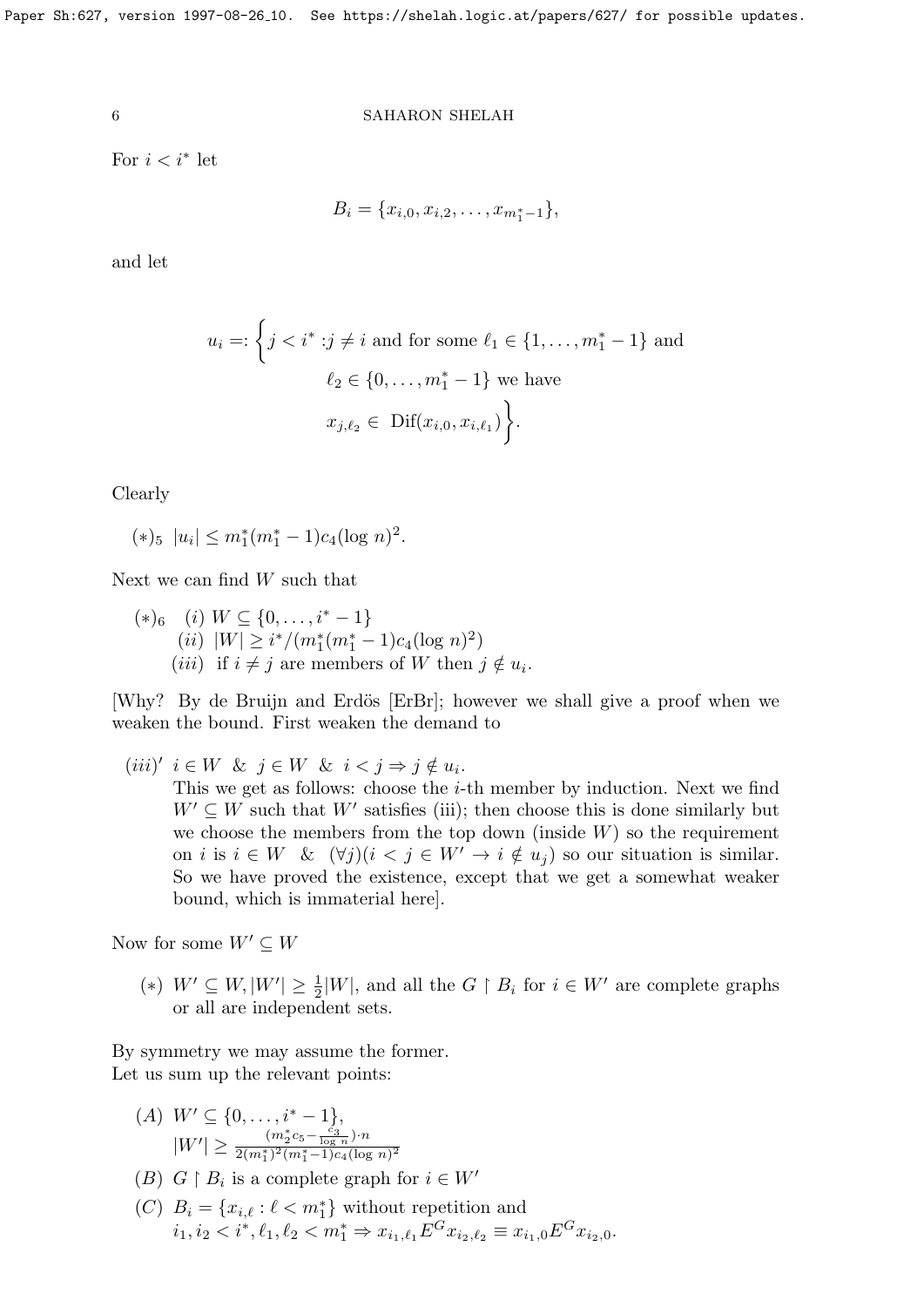# $\tt$  ERDÖS AND RÉNYI CONJECTURE  $\tt 7$

But by the choice of  $m_1^*$  (and as  $n_s$  is large enough hence  $|W'|$  is large enough) we know  $|W'| \to \left(\frac{c_1}{m_1^*} \log n, \frac{c_1}{1} \log n\right)^2$ . We apply it to the graph  $\{x_{i,0} : i \in W'\}.$ So one of the following occurs:

(a) there is  $W'' \subseteq W'$  such that  $|W''| \geq \frac{c_1}{m_1^*} \log n$  and  $\{x_{i,0} : i \in W''\}$  is a complete graph

or

( $\beta$ ) there is  $W'' \subseteq W'$  such that  $|W'| \geq c_1(\log n)$  and  $\{x_{i,0} : i \in W''\}$  is a graph with no edges.

Now if possibility ( $\beta$ ) holds, then  $\{x_{i,0} : i \in W''\}$  is as required and if possibility ( $\alpha$ ) holds then  $\{x_{i,t} : i \in W'', t < m_1^*\}$  is as required (see (C) above).